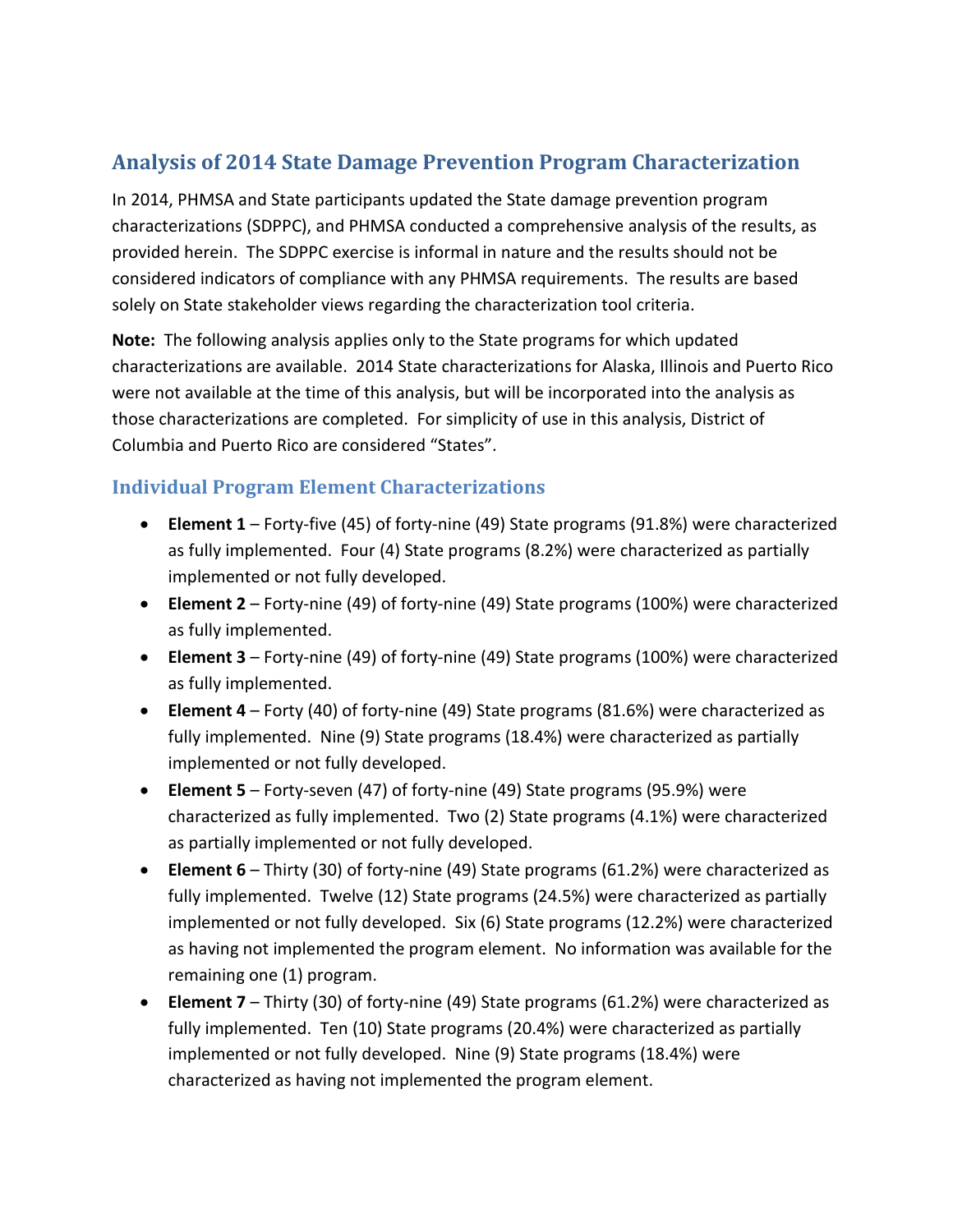- **Element 8** Forty-eight (48) of forty-nine (49) State programs (98%) were characterized as fully implemented. No information was available for the remaining one (1) program.
- **Element 9** Thirty-two (32) of forty-nine (49) State programs (65.3%) were characterized as fully implemented. Sixteen (16) State programs (32.7%) were characterized as partially implemented or not fully developed. One (1) State program (2%) was characterized as having not implemented the program element.

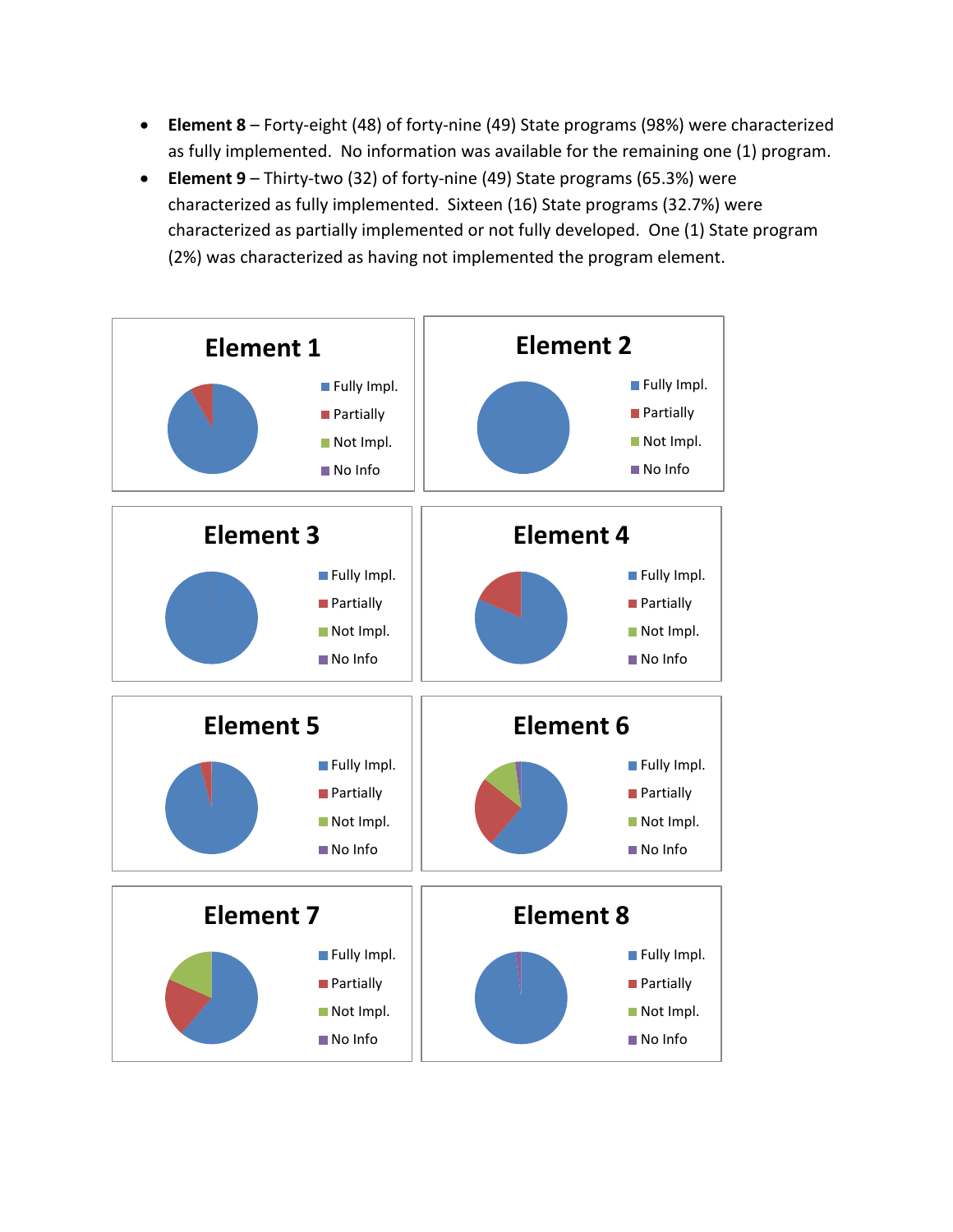

One can see that Elements 4, 6, 7, and 9 are the areas that more States have not fully implemented. This may indicate where PHMSA and the States can focus more of their efforts to further enhance their damage prevention programs.

Variations in the levels of implementation can be attributed to many factors, including the subjective nature of the nine elements and many of the characterization tool (CT) criteria.

With a few exceptions, the stakeholders involved in the characterization discussions generally represented only the one-call centers covering the states and the State pipeline safety offices. The extent to which those representatives could respond for other stakeholder segments varied. The level of comfort of the participants in discussing the challenges to and the successes of their respective State damage prevention programs also varied somewhat, but generally the participants felt they could address the overall characterization of their respective State's damage prevention program.

In the 2014 CT, some criteria reflect the extent to which certain program element criteria are required by State law or regulation. In some cases, the stakeholder participants reported that some of these criteria were implemented, although not specifically addressed and required in State law or regulation. Before the next nine-element characterization exercise, PHMSA will thoroughly review the history and intent of the nine elements, and will review and make revisions to the CT as appropriate. If criteria are to be based on specific requirements in State law or regulations, those criteria may be better addressed by an analysis of State laws/regulations in advance of characterization discussions with stakeholders.

## **Fully Implemented Programs**

The following table and chart illustrate the numbers of States characterized as fully implementing multiple elements of the nine elements of effective programs.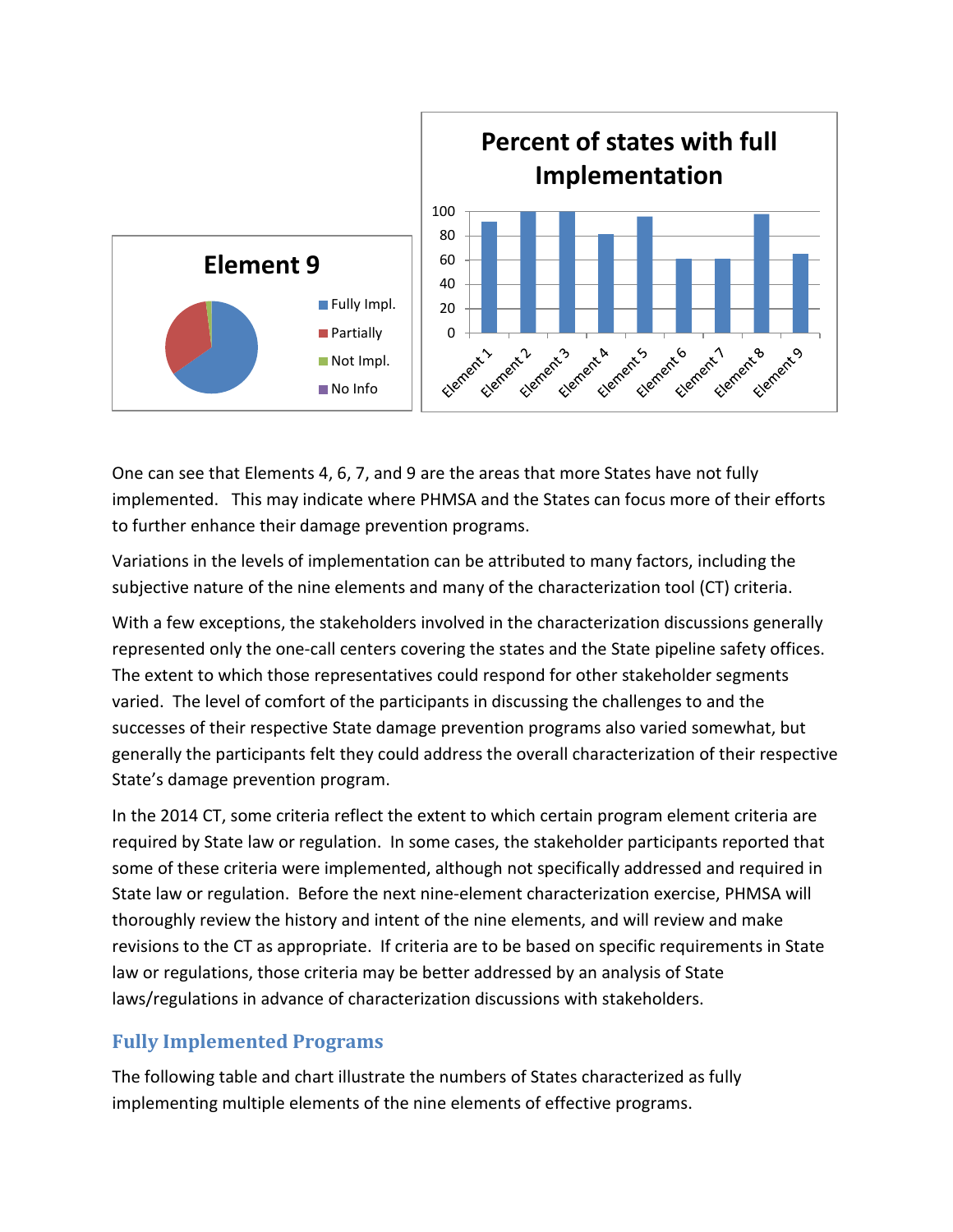| <b>Number of Elements</b><br><b>Fully Implemented</b> | <b>Number of States</b><br><b>Fully Implementing</b> |
|-------------------------------------------------------|------------------------------------------------------|
|                                                       | 20                                                   |
|                                                       |                                                      |
|                                                       | 15                                                   |
|                                                       |                                                      |
|                                                       |                                                      |
|                                                       |                                                      |
|                                                       |                                                      |



## **Element Criteria Analysis**

PHMSA analyzed the results for the individual characterization criteria for each element. Many criteria were commonly considered implemented by the stakeholders. These include the identification of a statewide damage prevention champion and the establishment of regional damage prevention alliances, which are critical to successful statewide damage prevention programs, and are consistent with the concept that damage prevention is a shared responsibility among stakeholders. Criteria also commonly considered as implemented were those related to strong state pipeline safety damage prevention inspection programs pertaining to locator qualifications. Locator qualification and accurate locates are important in preventing underground facility damages. Other criteria showing strong implementation address statewide damage prevention public education programs that include key messages, and one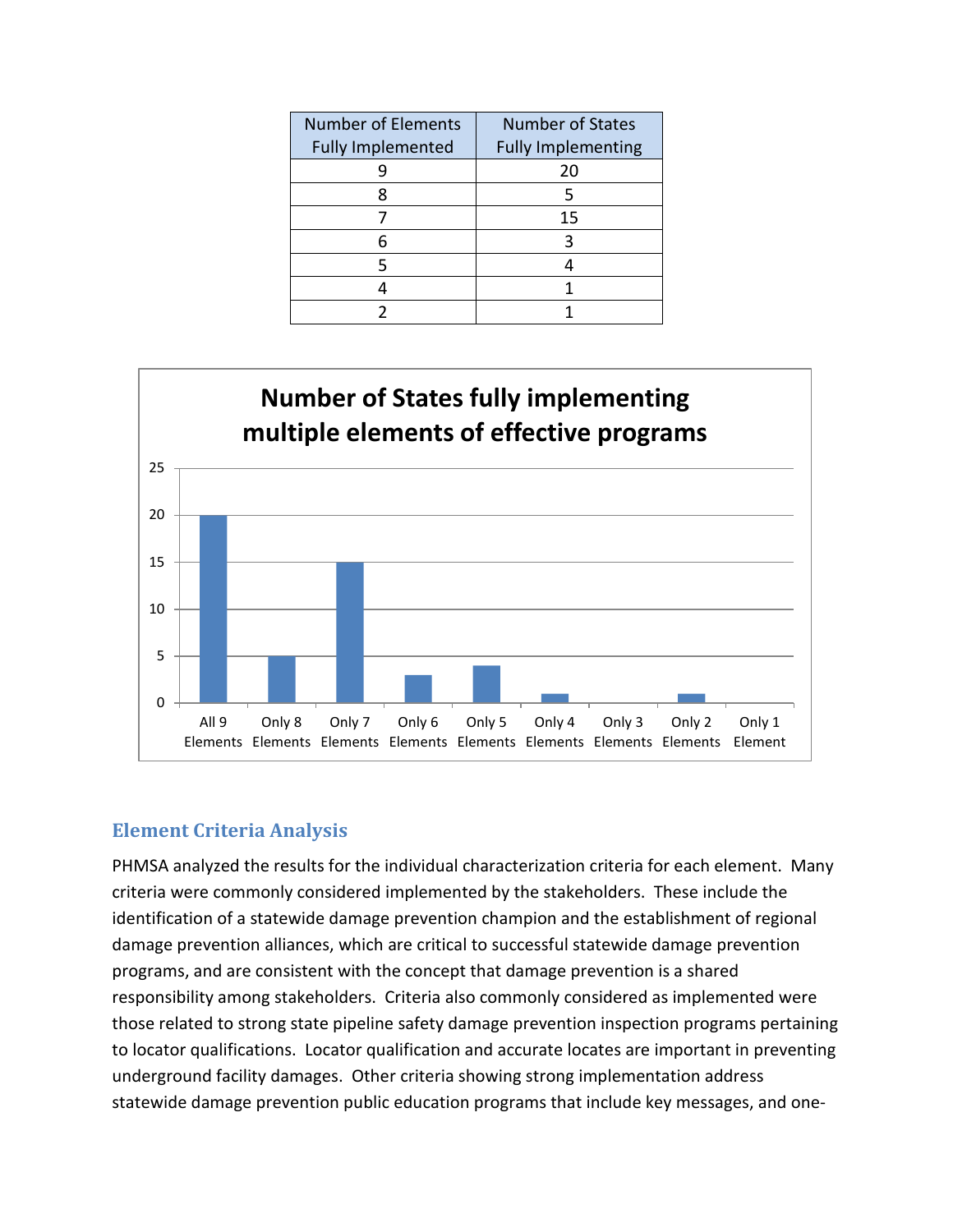call centers offering electronic ticket entry for excavators and secure internet web service for facility owners.

Conversely, some criteria were commonly considered least implemented by the participating stakeholders. Required reporting of damages or near misses by facility owners, excavators and locators to the Common Ground Alliance Damage Information Reporting Tool (DIRT) or equivalent was not widely reported as implemented. This is notable, because data collection that includes root causes of damages and near-miss events is essential to understanding the damage prevention landscape and addressing gaps. PHMSA strongly encourages stakeholders to consider the incorporation of data collection and analysis into all State damage prevention programs. Also commonly considered as not fully implemented are criteria related to clearly defined dispute resolution processes within the States, and State enforcement programs that incorporate both civil penalties and alternative incentives (such as training) to achieve compliance. [Under docket PHMSA–2009–0192, PHMSA is proposing a rule](http://phmsa.dot.gov/portal/site/PHMSA/menuitem.6f23687cf7b00b0f22e4c6962d9c8789/?vgnextoid=64b10a8d8ae76310VgnVCM1000001ecb7898RCRD&vgnextchannel=f0b8a535eac17110VgnVCM1000009ed07898RCRD&vgnextfmt=print) to encourage State stakeholders to implement damage prevention law enforcement programs. Other criteria most commonly not implemented address the requirement for excavators to notify the facility operator directly or through the one-call center if an underground facility is not found where one has been marked, and the requirement for excavators discovering or causing damage to a pipeline facility to notify the one-call center.

## **Element 1: Effective Communications.**

Forty-five states were characterized as "fully implemented", with the remainder characterized as "partially implemented/not fully developed". Nineteen criteria were included in the characterization tool (CT) for this element. Of those:

- Criteria most implemented
	- o Excavators must observe a tolerance zone comprised of the width of the underground facility plus a minimum of 18 inches on either side of the outside edge of the facility on a horizontal plane. When excavation is to take place within the specified tolerance zone, the excavator must exercise such reasonable care as may be necessary
	- o The one-call center requires that member facility operators provide the one-call center with mapping data to allow proper notification of planned excavation activities near each facility operator's infrastructure.
	- o The one-call center can accept excavation notifications / locate requests any time of the day or night, every day of the year.
- Criteria least implemented
	- o State law/regulation requires that an excavator discovering or causing damage to a pipeline facility notify the *one-call center*.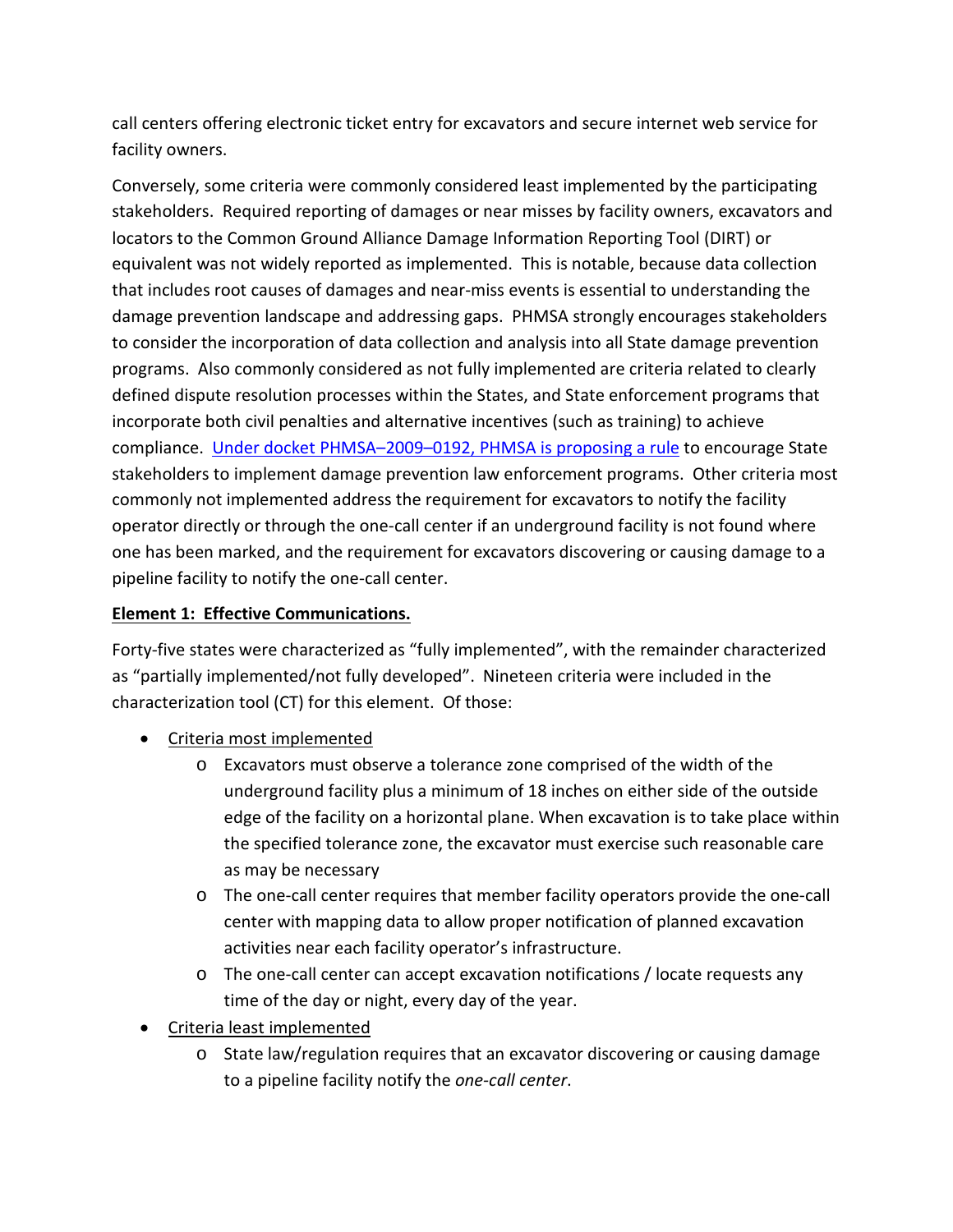- o State law/regulation requires excavators to notify the facility operator directly or through the one-call center if an underground facility is not found where one has been marked.
- o State law/regulation requires the use of a uniform set of marking symbols.

### **Element 2: Comprehensive Stakeholder Support.**

All states were characterized as "fully implemented". Five criteria were included in the CT for this element. Of those:

- Criteria most implemented
	- o There is a prominent and recognizable damage prevention program champion (organization or person) leading an effort to improve the damage prevention program in the state.
	- o There is at least one Regional Common Ground Alliance (or equivalent organization) active in the state.
- Criteria least implemented
	- o State law/regulation exempts few facility operators at most from one-call membership. One-call membership exemptions are justified with documented data.

### **Element 3: Operator Internal Performance Measures.**

All states were characterized as "fully implemented". Seven criteria were included in the CT for this element. Of those:

- Criteria most implemented
	- o During inspections of jurisdictional pipeline operators, the State pipeline safety agency reviews each operator's locating and excavating procedures for compliance with Federal and State laws/regulations.
	- o During inspections of jurisdictional pipeline operators, the State pipeline safety agency examines samples of records to determine if facility locates are being made accurately and within the timeframes required by Federal and State laws/regulations.
	- o The State pipeline safety agency promptly addresses deficiencies in pipeline operators' performance monitoring programs for locators.
- Criteria least implemented
	- o Gas distribution service lines are located and marked in response to locate requests to operators that use the service lines in business to derive revenue by providing a product or service to an end-use customer via the service line.

## **Element 4: Effective Employee Training.**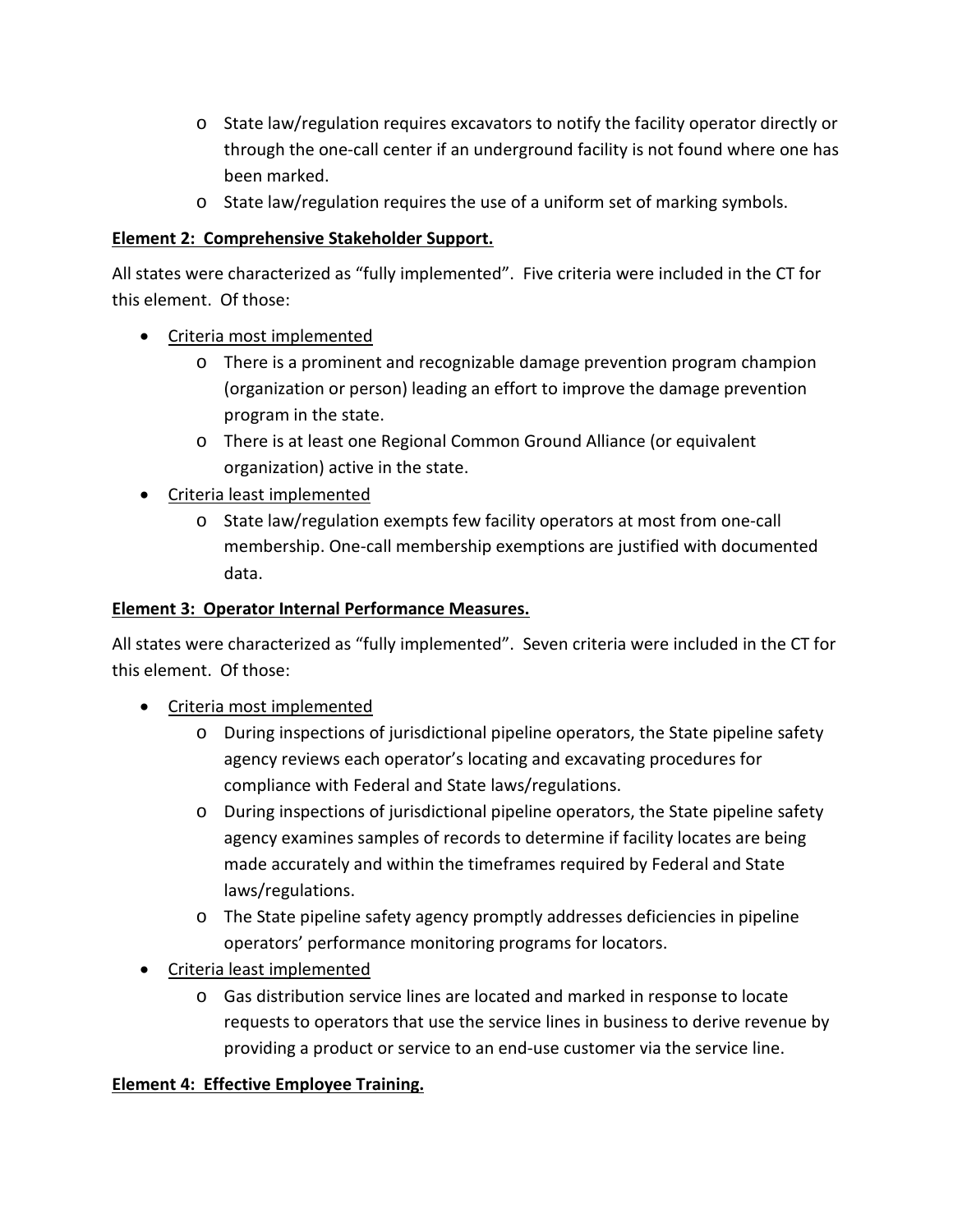Forty states were characterized as "fully implemented", with the remainder characterized as "partially implemented/not fully developed". Five criteria were included in the characterization tool for this element. Of those:

- Criteria most implemented
	- o Damage prevention training programs, whether through a statewide collaborate effort or independently for operators, excavators, and locators, are open to enable and receive input from other stakeholders into the design, development and implementation of those training programs.
- Criteria least implemented
	- o Damage prevention training programs for operators, excavators, and locators are tailored to consider available data trends relative to performance, complaints, near misses, or damage incidents, and if necessary, in response to specific incidents.

## **Element 5: Public Education.**

Forty-seven states were characterized as "fully implemented", with the remainder characterized as "partially implemented/not fully developed". Five criteria were included in the CT for this element. Of those:

- Criteria most implemented
	- o Statewide damage prevention education efforts include at a minimum the following key messages: Call 811 before you dig; Wait the required time; locate accurately; and, Dig with care.
- Criteria least implemented
	- o Statewide damage prevention education efforts include structured annual or biennial (every two years) measurement(s) to gauge success and/or needed improvements.

#### **Element 6: Dispute Resolution.**

Thirty states were characterized as "fully implemented"; twelve states as "partially implemented/not fully developed"; and six states as "not implemented". Four criteria were included in the CT for this element. Of those:

- Criteria most implemented
	- o A designated State authority has a clearly defined role as a partner and facilitator in addressing damage prevention policy and programmatic issues.
- Criteria least implemented
	- o The State damage prevention program has a clearly defined dispute resolution process.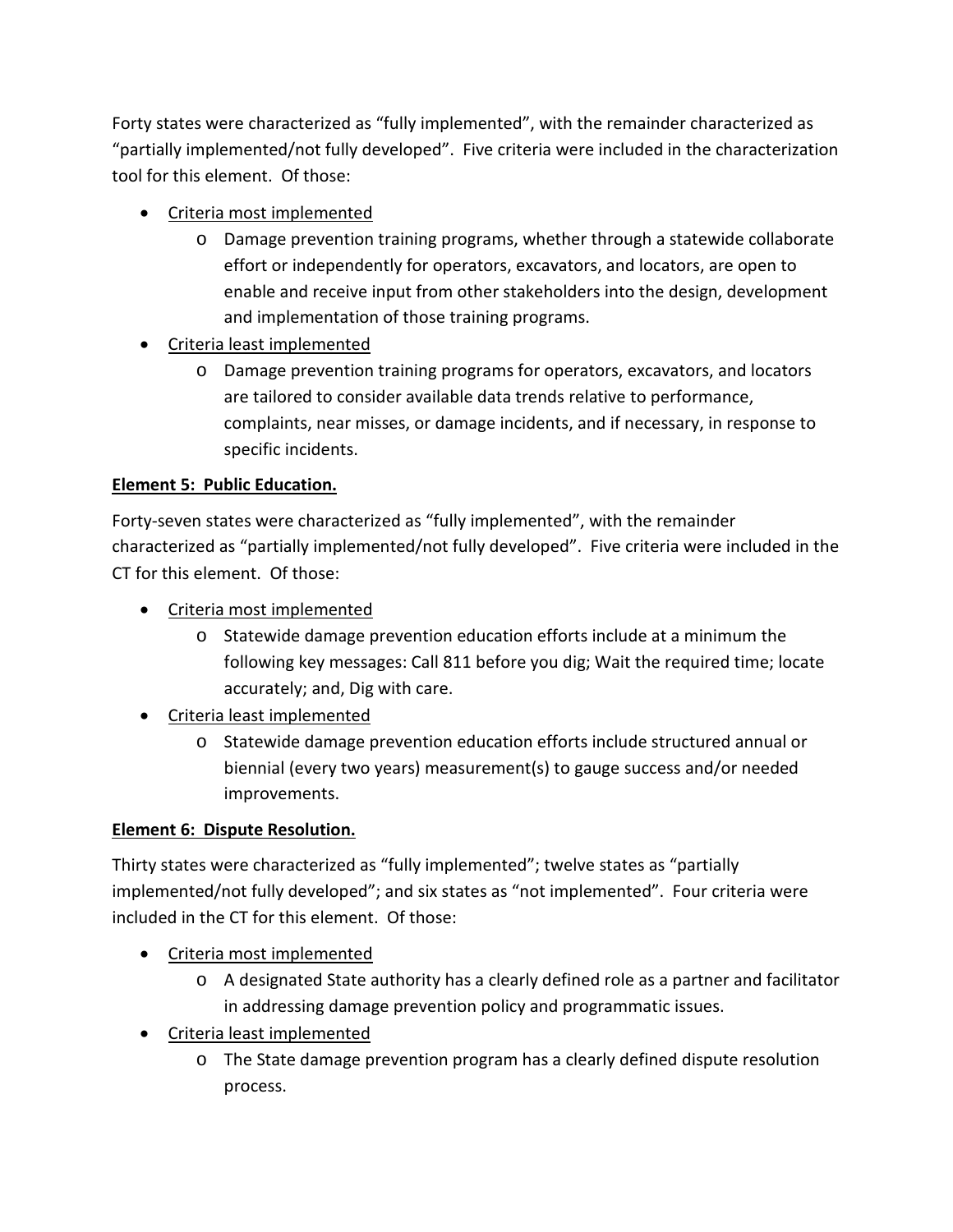## **Element 7: Enforcement.**

Thirty states were characterized as "fully implemented"; ten states as "partially implemented/not fully developed"; and nine states as "not implemented". Thirteen criteria were included in the CT for this element. Of those:

- Criteria most implemented
	- o The State enforcement program includes provisions for civil penalties for violations of the State damage prevention law/regulations
	- o The civil penalty system is structured so that pipeline operators and excavators are held equally accountable
- Criteria least implemented
	- o The State enforcement authority uses other incentives, such as performance and education credits, in addition to civil penalties to encourage compliance to the State damage prevention
	- o Anytime pipeline damage is reported, the State enforcement authority is required to perform an investigation, which may include on-site work or submission of documentation by the affected parties. This is to determine not only the responsible party but also the root cause of the damage.
	- o The State enforcement authority has the resources to respond to notifications of alleged violations in a timely manner.
	- o The State enforcement authority collects and makes available to interested parties annual statistics on the numbers of incidents, investigations, enforcement actions, proposed penalties, and collected penalties.

#### **Element 8: Technology.**

Forty-eight states were characterized as "fully implemented" and one state as "no information/not applicable". Seven criteria were included in the CT for this element. Of those:

- Criteria most implemented
	- o The one-call center provides users a means of direct, electronic ticket entry for a locate request that maintains comparable ticket quality to an operator-assisted entry.
	- o The one-call center provides a method by which a member operator can receive excavation notifications through a secure internet web service that uses an accepted standard for its ticket format, such as Extensible Markup Language (XML) 1.0.
- Criteria least implemented